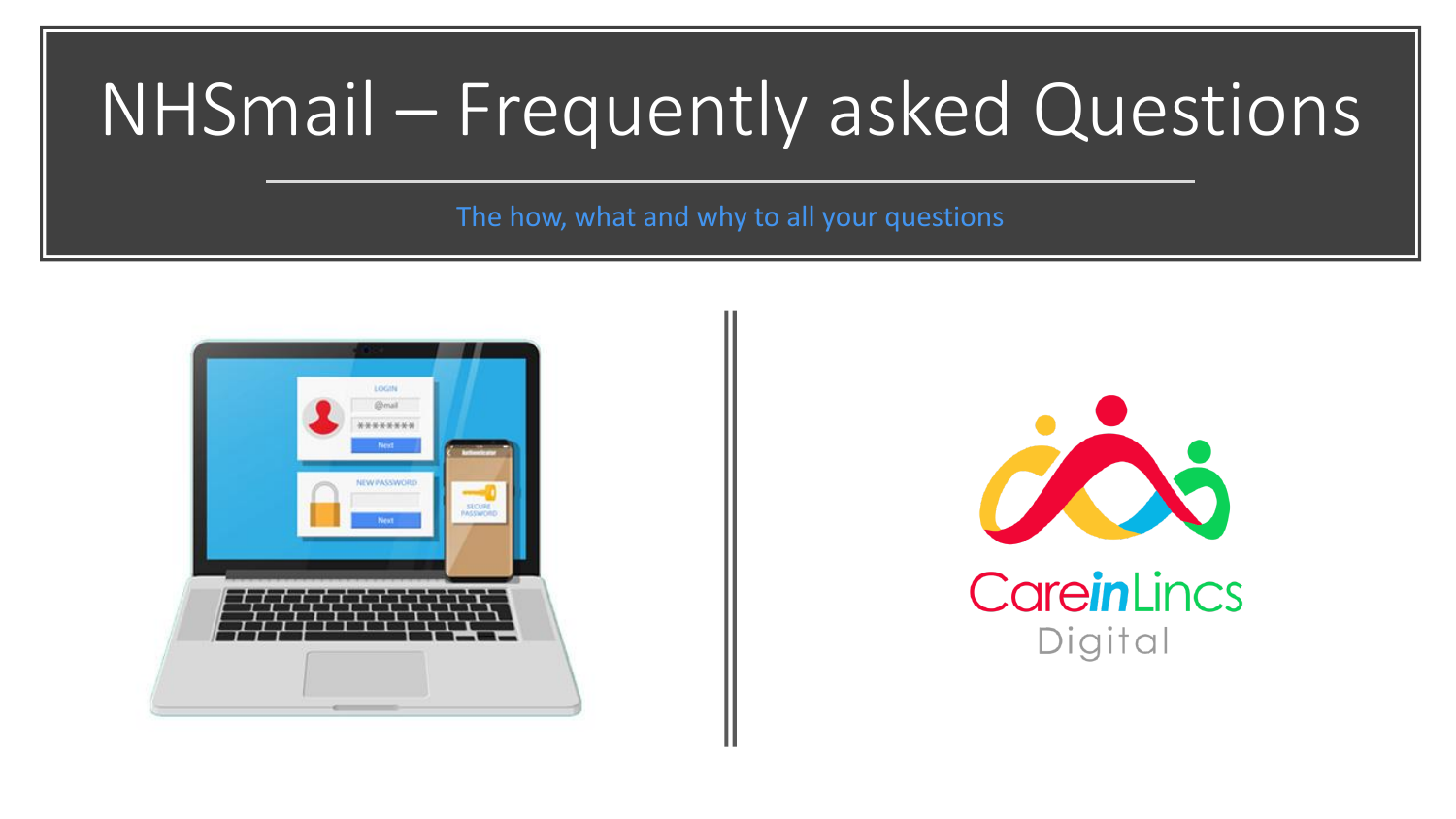## What is NHSmail and why should I use it?

NHSmail is a secure emailing system which any service commissioned to deliver publicly funded health and social care can use . It is accredited for sharing patient identifiable and sensitive information .

The benefit of this emailing system is to enable care providers to share sensitive information with other health care professionals . This allows many providers to get rid of their fax machines .

NHSmail is beneficial when:

- Receiving test results from the hospital
- Contacting GP surgeries about your clients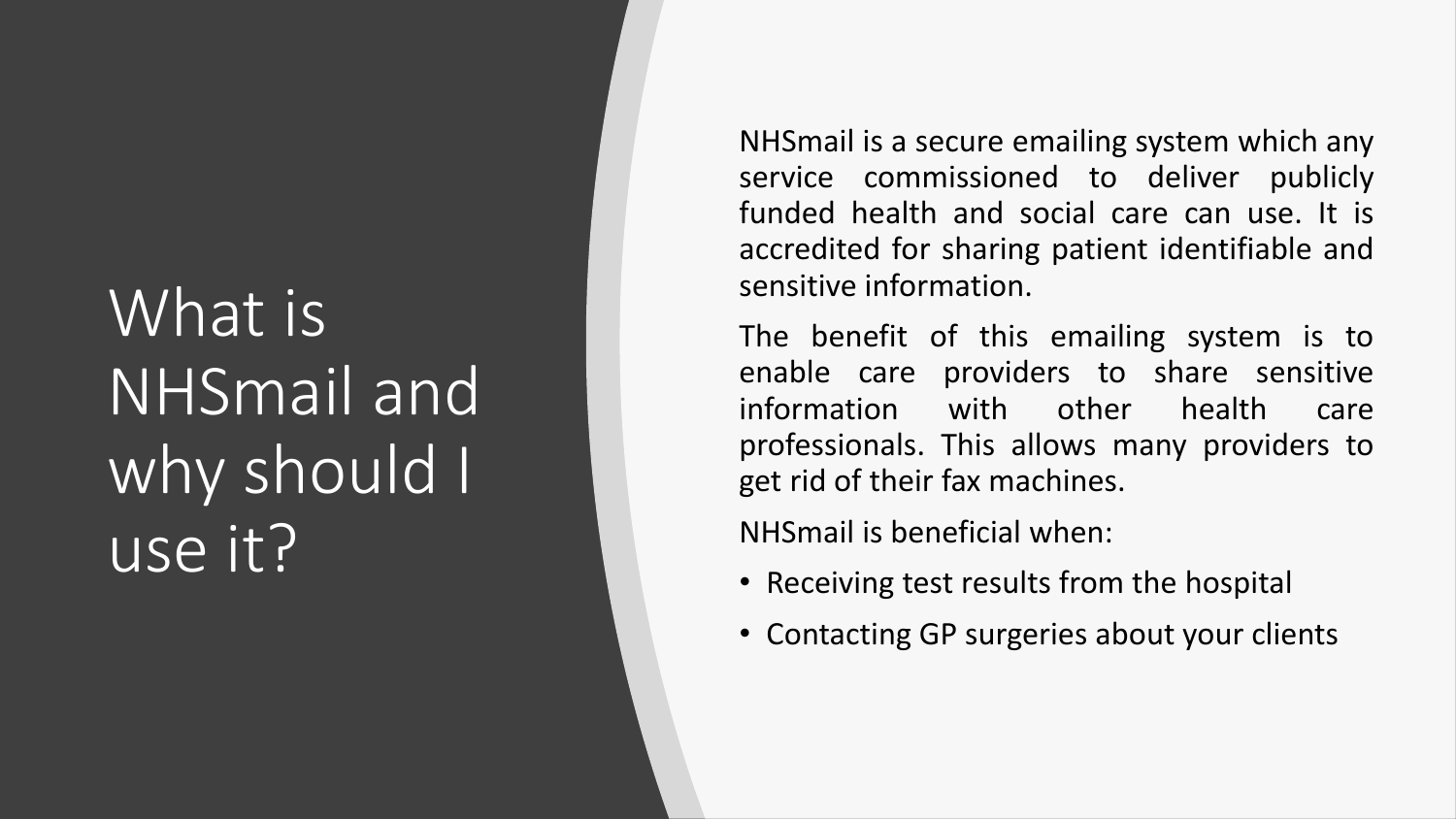# How do I access my NHSmail?

### To open your NHSmail email inbox, log in via: **[https://www.nhs.net](https://www.nhs.net/)**

Click the "Log in" button in the top right of the screen.

### $\leftarrow$   $\rightarrow$  0  $\hat{\omega}$   $\right)$  https://portal.nhs.net the ≾≒ 魚 **NHS** NHS Home Email Help





#### Keep your NHSmail password unique

Think twice before registering online with your NHSmail email address and never register with your NHSmail password for third-party services.

Find out more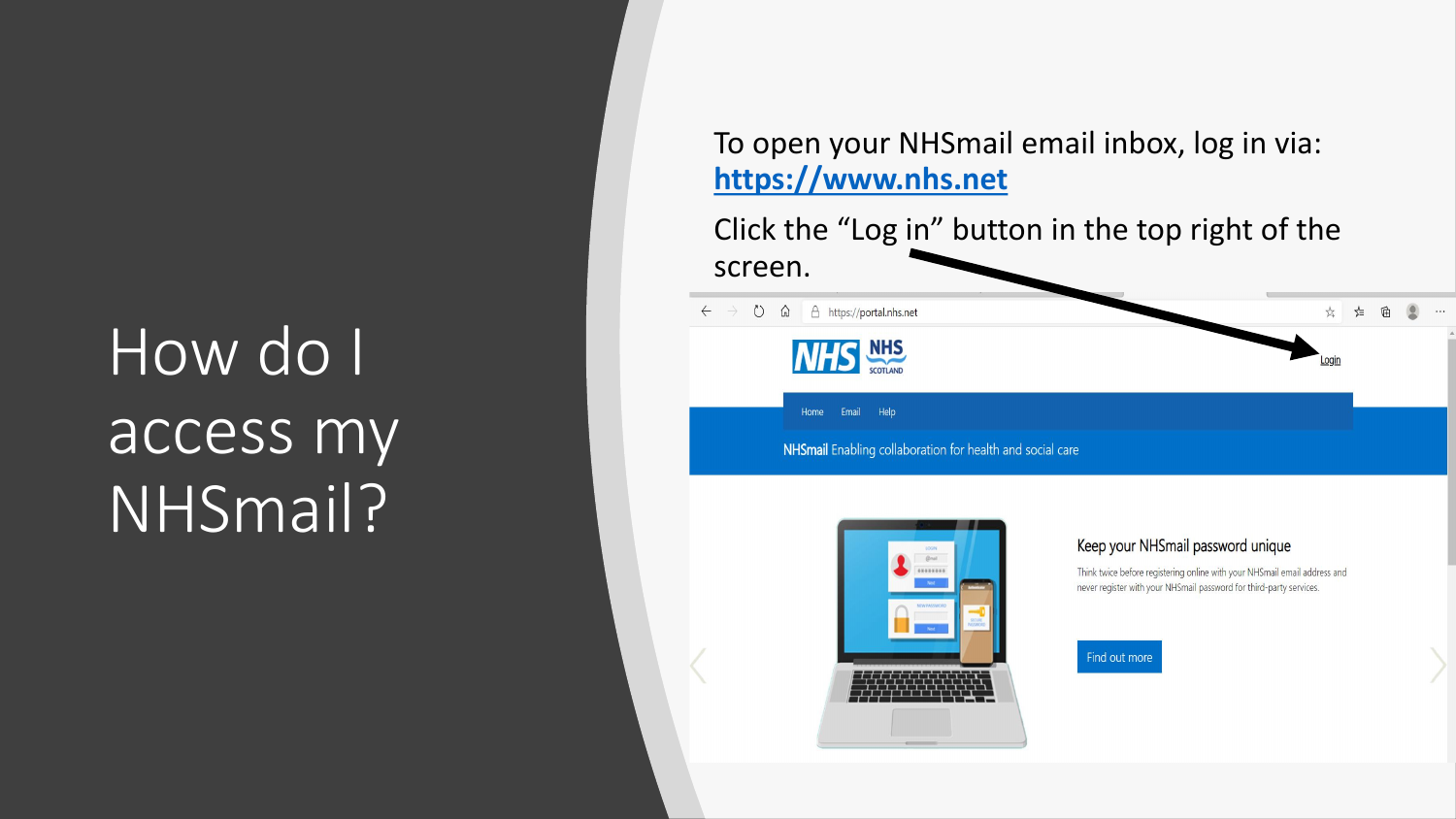

Once you receive the text with the password in, go to **[https://www.nhs.net](https://www.nhs.net/)** and click login.

Enter your email address (this would have been emailed to you) which looks like [\\*\\*\\*\\*.\\*\\*\\*\\*@nhs.net](mailto:****.****@nhs.net)

Enter the password which has been text to you.

13:35

mrgp

 $\blacksquare$  46

**Text Message** Monday 14:36

The password for your new NHSmail account is: gnyh-izse-

> Once you have successfully logged into your account for the first time, you will be asked to change your password, answer some security questions and accept the Acceptable Use Policy. These steps must all be completed before you can send emails from your new account.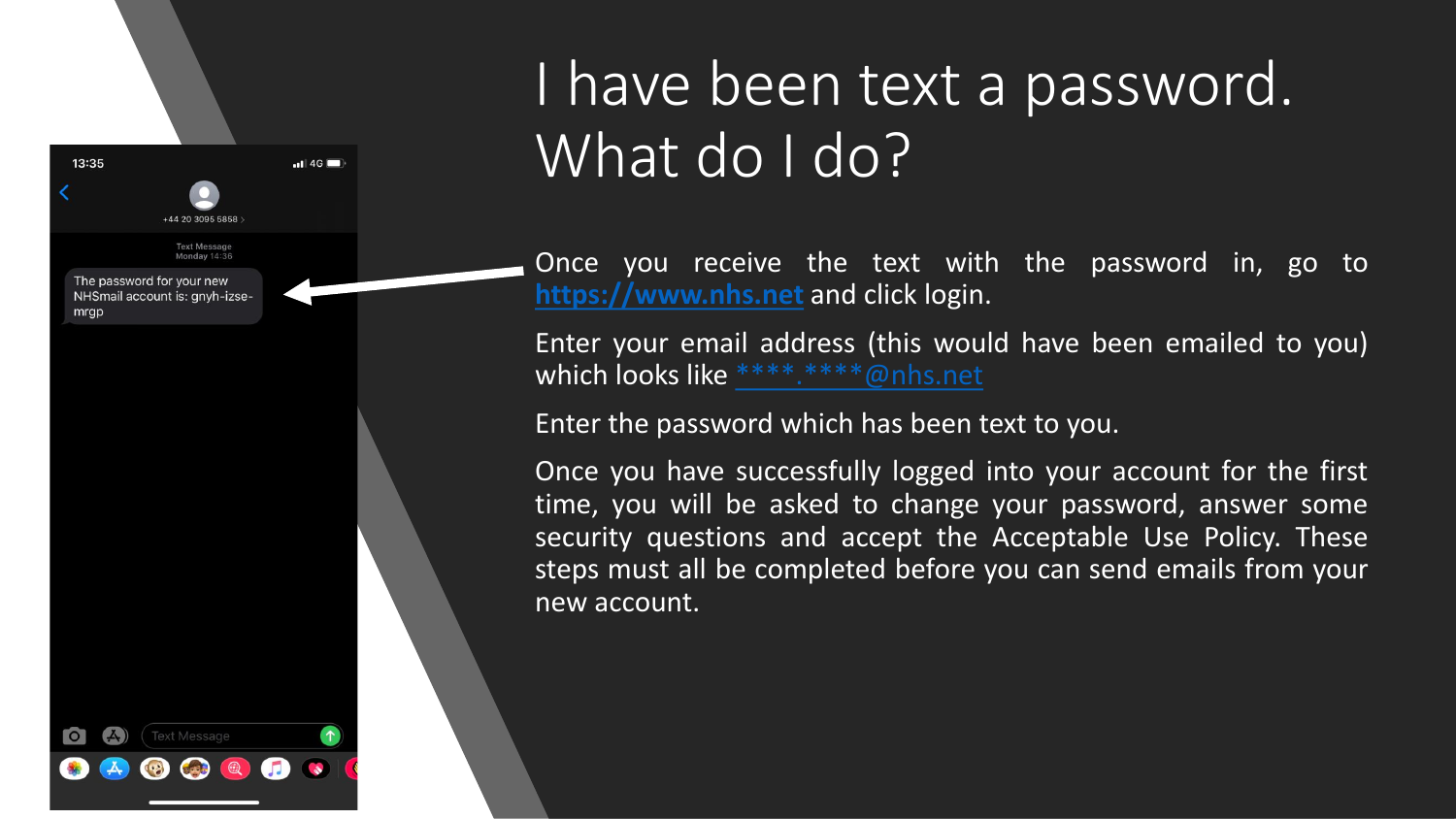I've been told I have an account but I don't know the email address?

If you are unsure whether you have an email account set up for your organisation you can email Digital Projects Manager, Varsha, ([v.modhwadia@nhs.net](mailto:v.modhwadia@nhs.net)).

Varsha will be able to tell you whether there is an account set up and what the email address is.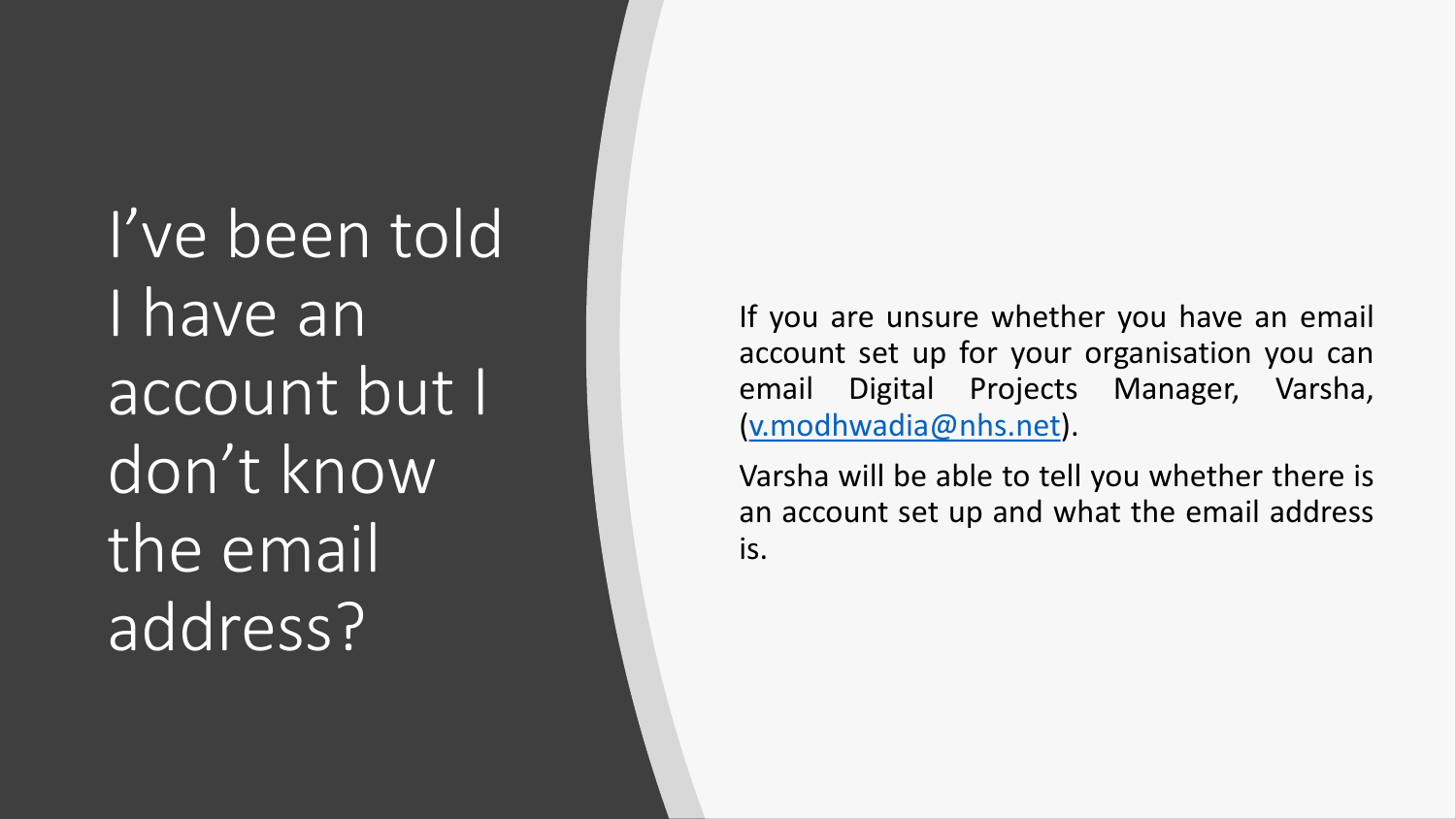I have not previously logged into my account and need a new password

If you need a new password sending to your mobile phone number. Please call: 0333 200 1133, you are best to do this off of your organisations registered number.

When you call the helpdesk please stay on the line to speak to a member of the helpdesk. When prompted please press 1 and when prompted again please press 1 again.

When you speak to a member of the helpdesk please ask for a temporary password to gain access to your account and you have **not** previously set security questions so are unable to do this yourself.

If you are not struggling with this, please contact LinCA to gain further support.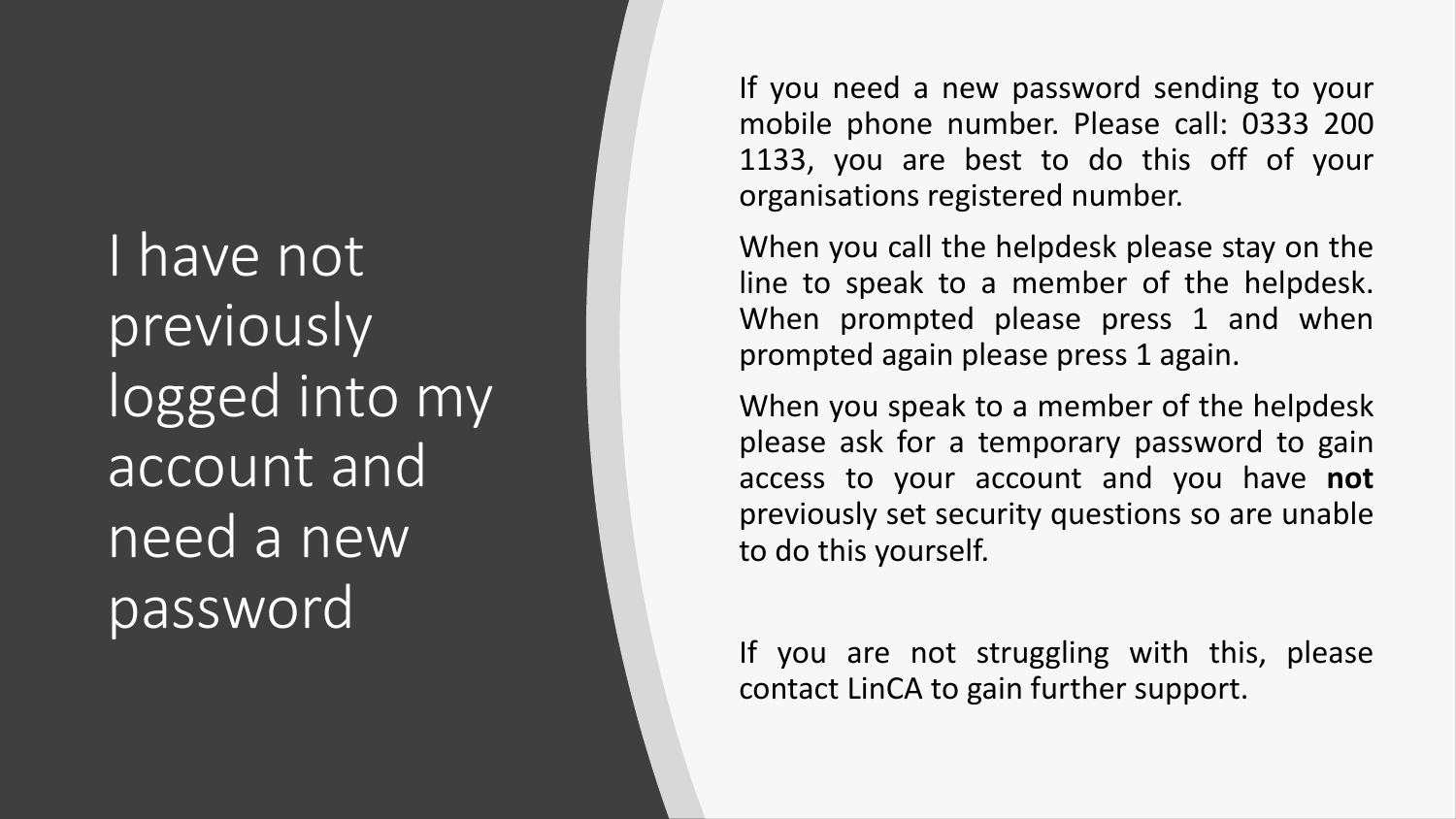I have forgotten my password and I have previously logged in and set security questions.

1. When trying to log in, click the button next to 'Unlock Account or Forgotten Password?'

2. Enter your NHSmail email address, along with the last 4 digits of the mobile telephone number that is linked to your NHSmail account.

3. You will then be asked to provide specific characters from the security questions you set when signing into your account for the first time.

4. If these are completed correctly, you will receive a new password by text message.

5. Go back to the login page and login using your email address and the password just sent to your mobile phone

 $\overline{\mathbf{L}}$ 

Sign in

| <i><b>IHS</b></i>                          | <b>NHS Email Address</b>                                                                                           | <b>NHS</b>                                        |
|--------------------------------------------|--------------------------------------------------------------------------------------------------------------------|---------------------------------------------------|
|                                            | Enter your nhs.net email for verification                                                                          |                                                   |
| with your NHSmail account                  | Last 4 digits of registered mobile phone number<br>(if no mobile phone number registered with your account, please | Sign in with your NHSmail account                 |
|                                            | leave it blank)                                                                                                    |                                                   |
| e.account@nhs.net<br>rel                   | Enter last 4 digits of mobile number                                                                               | example.account@nhs.net                           |
|                                            |                                                                                                                    |                                                   |
| in,                                        | <b>Next</b>                                                                                                        | Sion in<br>4                                      |
| is a private computer                      |                                                                                                                    | This is a private computer                        |
| Account or Forgotten Password? Click here. |                                                                                                                    | Unlock Account or Forgotten Password? Click here. |
|                                            |                                                                                                                    |                                                   |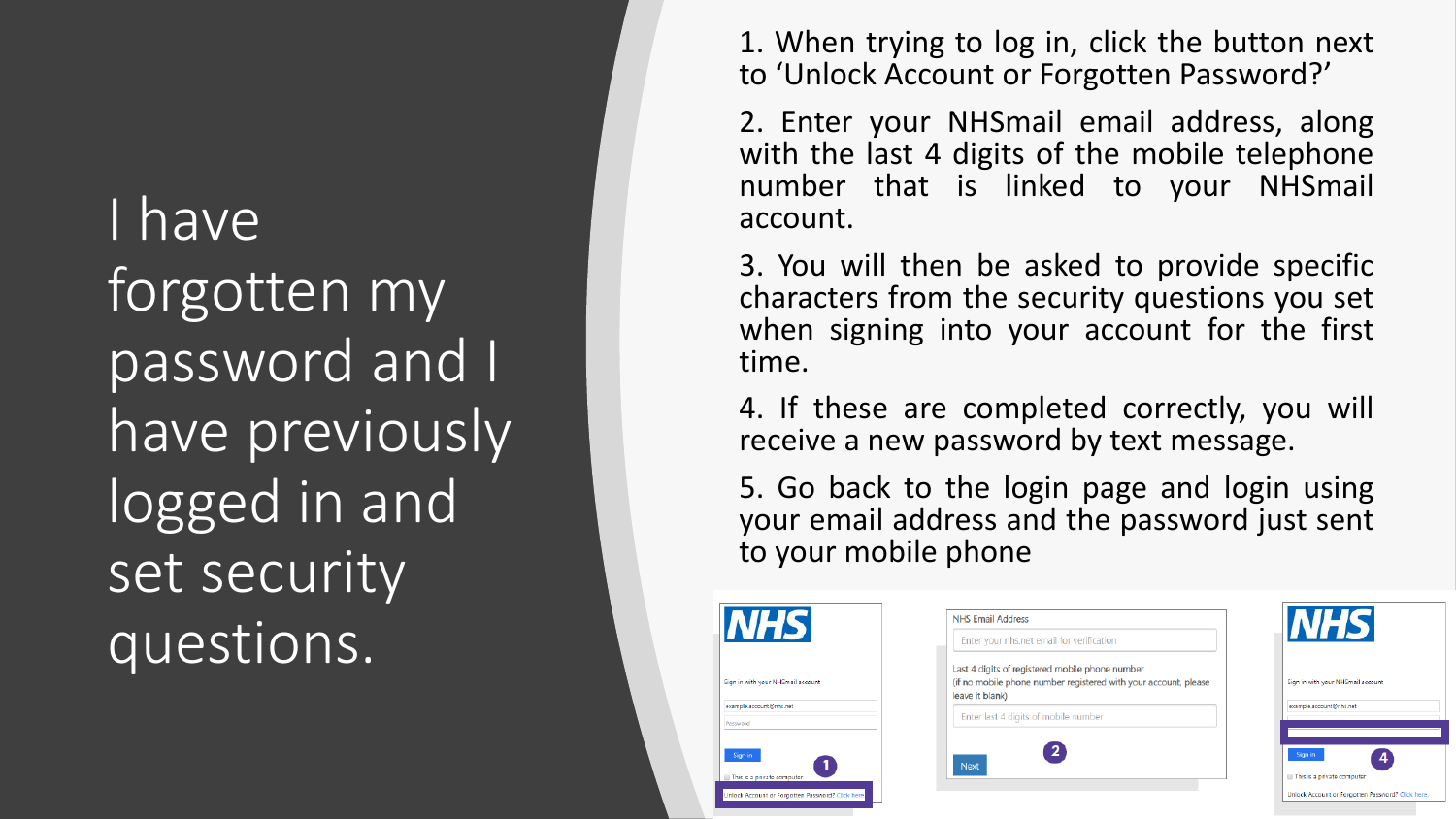I have been sent attachments but I cannot see them?

When you login to your NHSmail, ensure you tick the box 'This is a private computer.'

**Only tick this box if you are on a private computer and not one which can be accessed by unauthorised individuals.** 

|--|--|

#### Sign in with your NHSmail account

| @nhs.net |
|----------|
| Password |

#### Sign in

This is a private computer

Unlock Account or Forgotten Password? Click here.

**Home**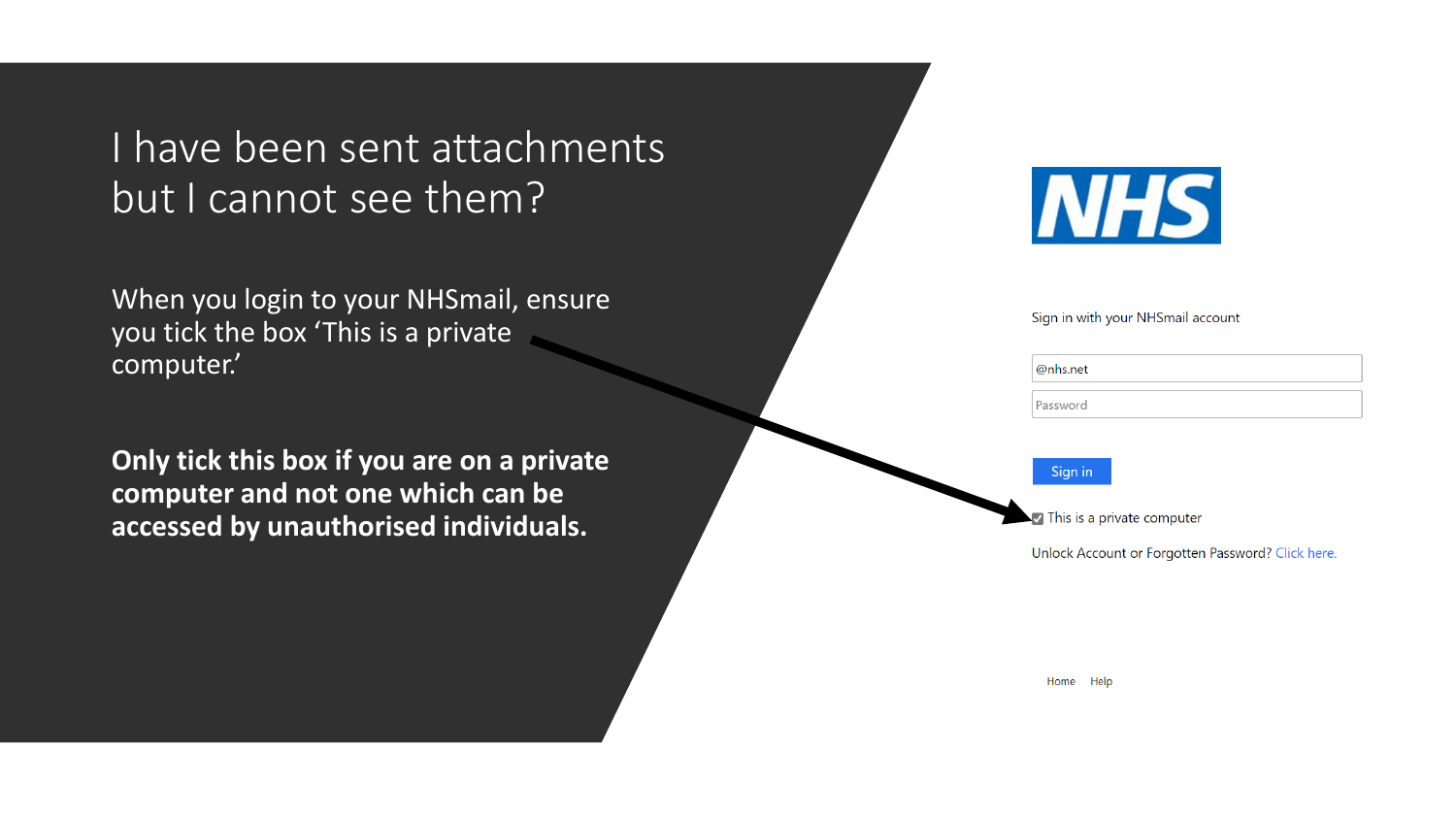### How do I change my password?

1 . Log into your NHSmail account on a web browser

2. Click 'Email' on the blue bar at the top of the page

3. Select the Gear Icon in the top right of your screen .

- 4. Select 'Options' from the drop down list
- 5. Select the 'account' tab on the left panel
- 6. Select 'change your password' under 'shortcuts to other things you can do'

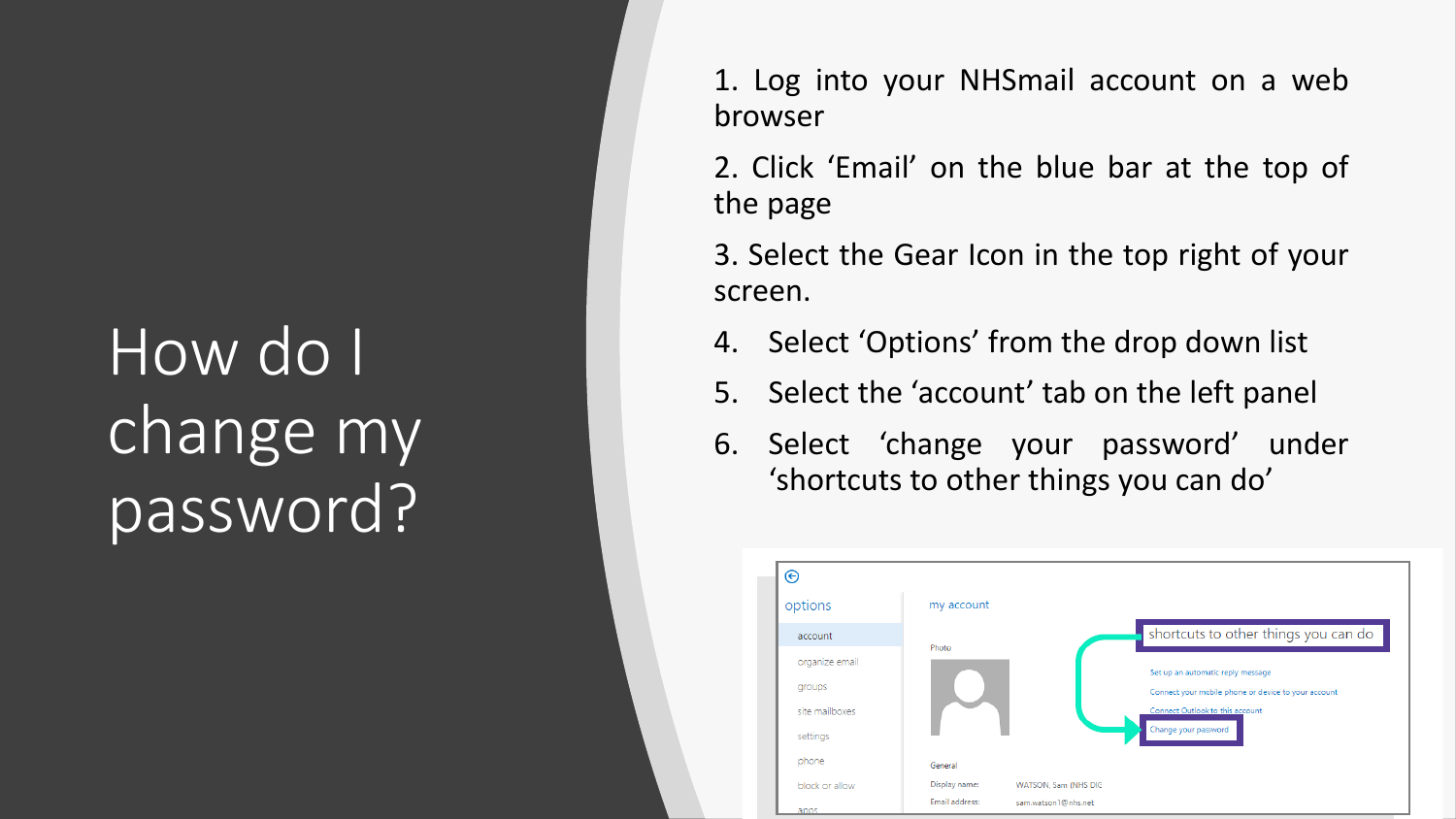I am a new manager; I need to access an NHSmail account

There a few options here .

### **I work for a large provider**

If you work for a national/large provider- the chances are the account will be set up at head office . You will need to contact your head office to find the person who will help you gain access to an account .

If you are unsure if your accounts were set up at this level please contact :

[v.modhwadia@nhs.net](mailto:v.Modhwadia@nhs.net)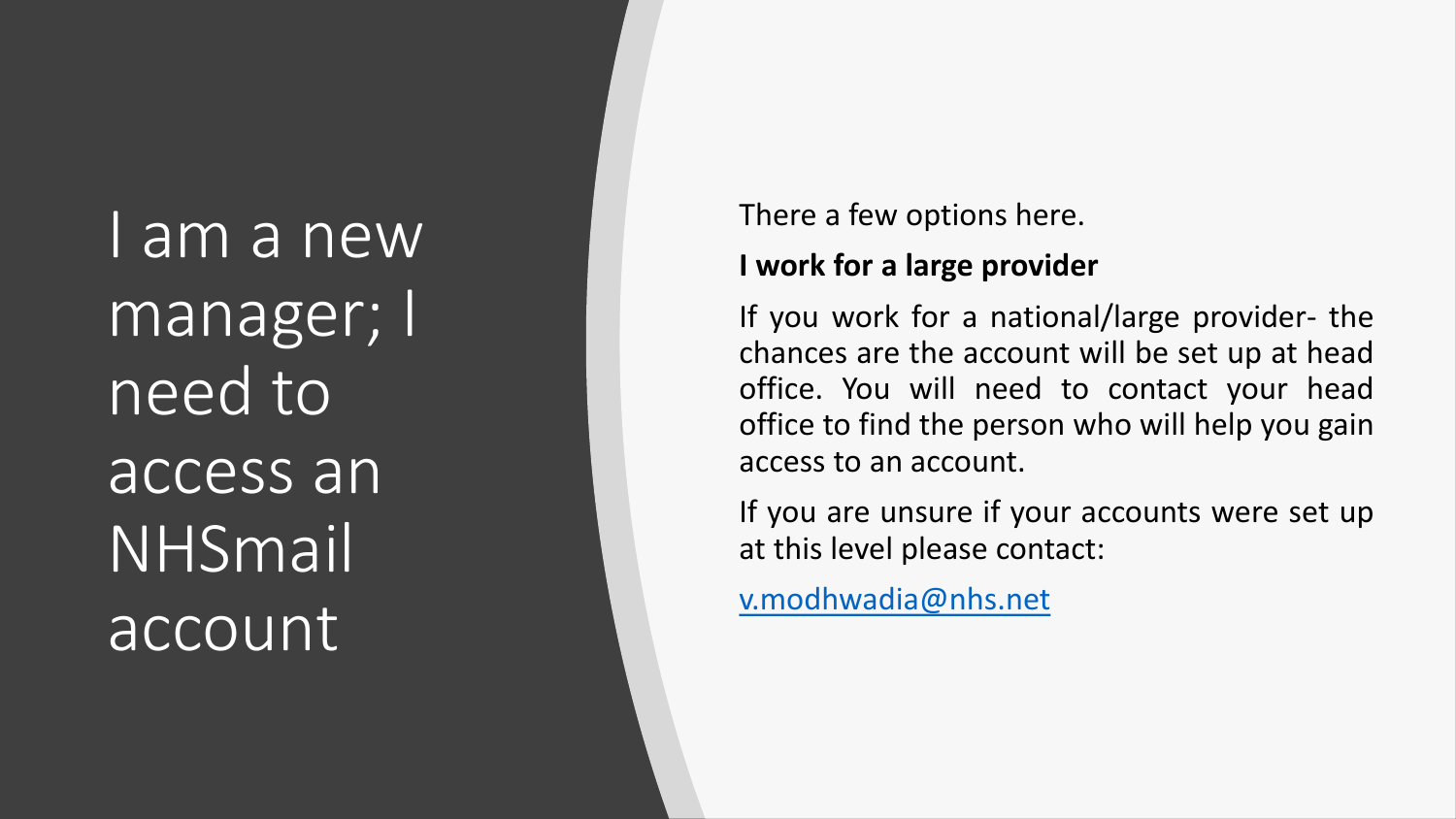I am a new manager; I need to access an NHSmail account

If you are a new manager and nobody in your organisation has access to NHSmail you need to contact the helpdesk . Please call : 0333 200 1133 , you are best to do this off of your organisations registered number.

When you call the helpdesk please stay on the line to speak to a member of the helpdesk . When prompted please press 1 and when prompted again please press 1 again .

When you speak to an agent please inform them you need a new account linked to your organisations ODS code and due to changes in the organisations the owner and user of the shared mailbox have left .

They should set you up a new account mapped to the shared mailbox and send you through a temporary password for the new account .

If you need further support please contact LinCA .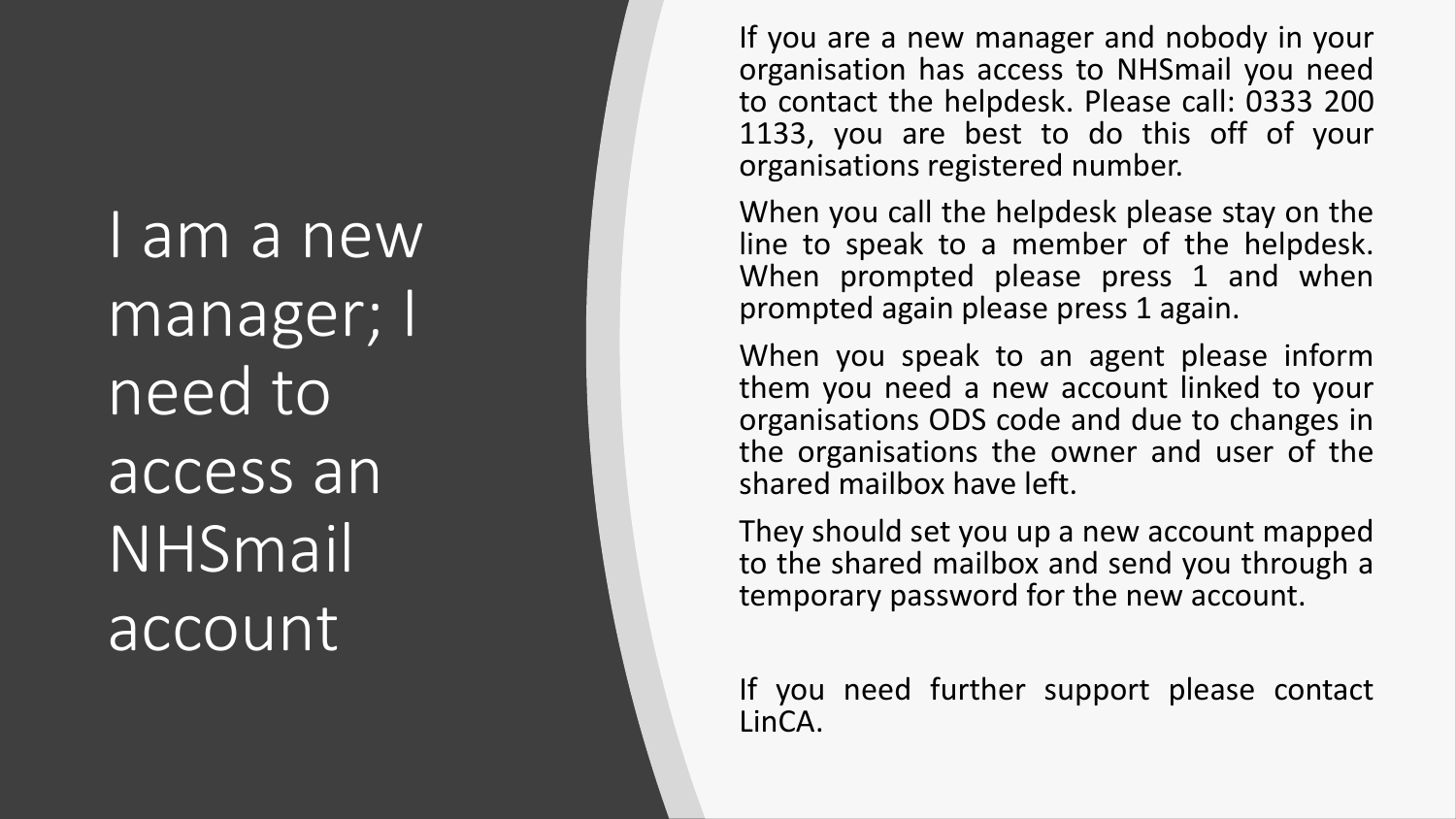A member of my staff needs an account setting up

If you have a member of staff which requires NHSmail you need to email off of you **Shared mailbox.**

You will need to email [careadmin@nhs.net](mailto:careadmin@nhs.net) stating you need a new NHSmail set up in your organisation with this information:

- The new account holders name
- Their email address [this can be personal]
- Their mobile phone number [this can be personal]